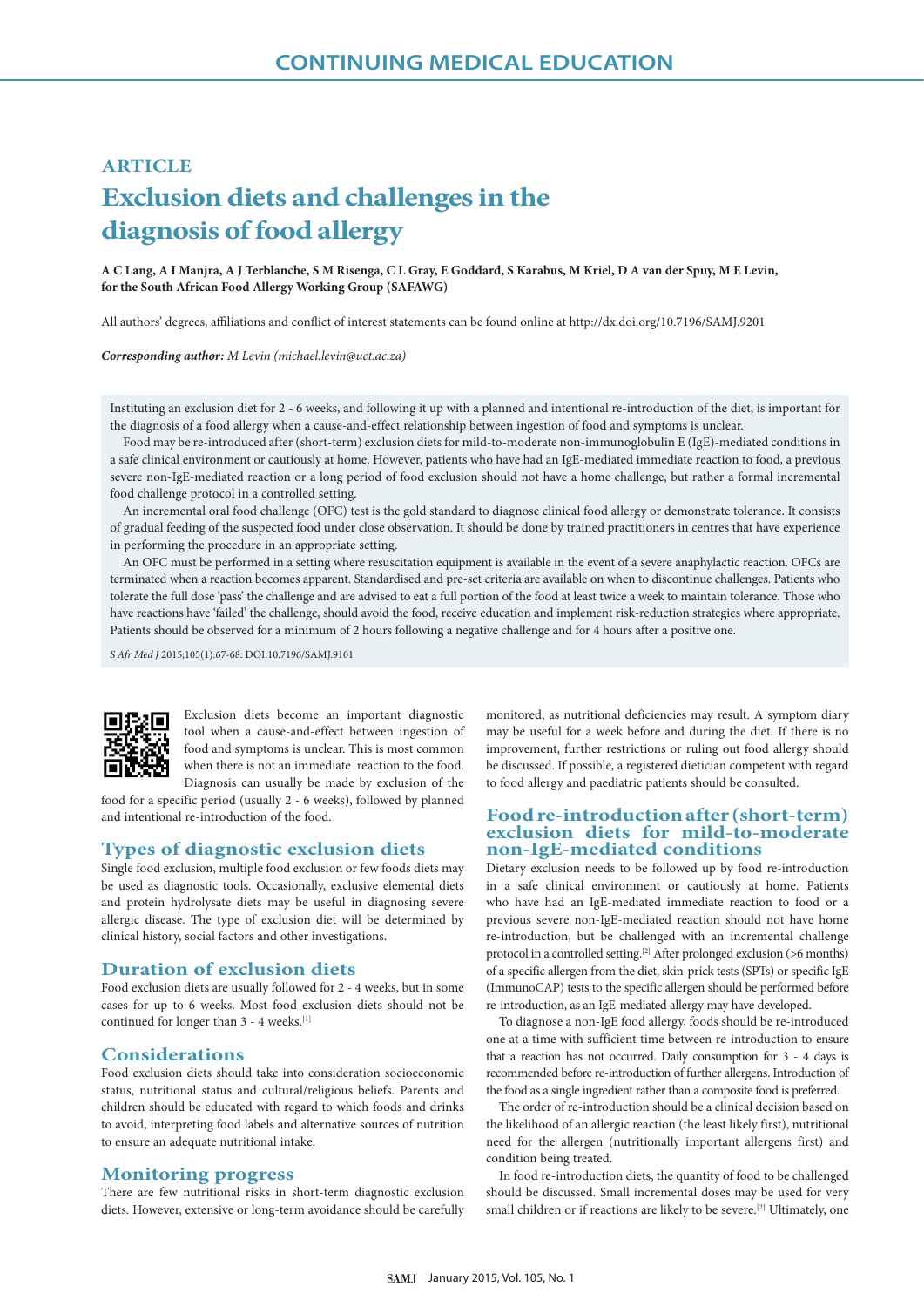| Table 1. Food challenge doses for common food allergens* |                   |                   |                          |                          |                      |                    |                    |                    |                    |
|----------------------------------------------------------|-------------------|-------------------|--------------------------|--------------------------|----------------------|--------------------|--------------------|--------------------|--------------------|
| Food                                                     | Dose 1,<br>20 min | Dose 2,<br>40 min | Dose 3,<br><b>60 min</b> | Dose 4,<br><b>80 min</b> | Dose 5,<br>$100$ min | Dose 6,<br>120 min | Dose 7,<br>140 min | Dose 8,<br>160 min | Dose 9,<br>180 min |
| Cow's milk                                               | $0.1$ mL          | $0.5$ mL          | 1 mL                     | 5mL                      | $10 \text{ mL}$      | $20 \text{ mL}$    | $40 \text{ mL}$    | $100 - 200$ mL     |                    |
| Egg<br>(scrambled)                                       | $10$ mg           | $0.5$ g           | 1 <sub>g</sub>           | 2 g                      | 5g                   | 10 <sub>g</sub>    | 20 g               | $30 - 60$ g        |                    |
| Soya milk                                                | $0.1$ mL          | $0.5$ mL          | 1 mL                     | $5 \mathrm{mL}$          | $10 \text{ mL}$      | $20 \text{ mL}$    | $40$ mL            | $100 - 200$ mL     |                    |
| Hake (plain, poached)                                    | $10$ mg           | $0.5$ g           | 1 <sub>g</sub>           | 2 g                      | 5g                   | 10 <sub>g</sub>    | 20 g               | 30 g               | $40 - 60$ g        |
| Wheat<br>(Weetbix)                                       | $100$ mg          | 1 <sub>g</sub>    | 2 g                      | $5\ \mathrm{g}$          | 10 <sub>g</sub>      | 20 g               | $40 - 60$ g        |                    |                    |
| Wheat<br>(pasta)                                         | $100$ mg          | 1 <sub>g</sub>    | 2 g                      | 5 <sub>g</sub>           | 10 <sub>g</sub>      | 20 g               | $60 - 80$ g        |                    |                    |
| Peanut butter                                            | $10$ mg           | $0.15$ g          | $0.3$ g                  | 0.6 <sub>g</sub>         | 1.2 g                | 2.4 g              | 5g                 | 10 <sub>g</sub>    | $15 - 30 g$        |
| Roasted peanut                                           | $10$ mg           | 0.1 <sub>g</sub>  | $0.25$ g                 | $0.5$ g                  | 1 <sub>g</sub>       | 2 g                | 4g                 | 9g                 | $13 - 25$ g        |
| Tree nuts                                                | $10$ mg           | $0.1\text{ g}$    | $0.25$ g                 | $0.5$ g                  | 1 <sub>g</sub>       | 2 g                | 4 g                | 9g                 | $15 - 30 g$        |
| *Modified from: Lack G, et al.[13]                       |                   |                   |                          |                          |                      |                    |                    |                    |                    |

is working towards reintroducing an age-appropriate portion size

similar to what was eaten before dietary exclusion.

day after a double-blind, placebo-controlled OFC to ensure that a mealsized portion of the food is tolerated in its natural state.

## **Food challenges**

An incremental oral food challenge (OFC) test consists of the gradual introduction of the suspected food under close observation.[3-6] An OFC is preceded by a period of dietary exclusion. OFC testing is the gold standard to diagnose clinical food allergy or demonstrate tolerance. Food challenge is indicated where SPTs or specific IgE sensitisation does not clearly correlate with clinical symptoms. Incremental food challenge for IgE-mediated food allergy should be done by trained practitioners in centres where there is experience in performing the procedure in an appropriate setting.

### **Reasons for OFC tests**

- To confirm the diagnosis of a specific food allergy.
- To determine if a food allergy persists or has resolved.

In situations where there is a clear reaction confirmed by significant levels of sensitisation on SPT or specific IgE testing, there is no need to perform an OFC.

### **Caution**

OFCs performed after a period of exclusion may result in acute and severe reactions, even though the food was previously associated with chronic symptoms only.[4,7,8] This occurs most commonly when there is a positive specific IgE test for the food.

## **Types of food challenges**[3,9,10] **Open OFC**

In an open OFC, the patient and doctor both know the content of the food. OFCs are a good option for screening when several foods are being considered, or there is minimal concern about observer or patient bias. In the case of an indeterminate challenge, it may need to be repeated with blinding and controls. Open challenges are also performed (at home) the

#### **Single-blind OFC**

In a single-blind OFC, the patient, but not the doctor, is blinded to the food. The food should be masked in taste by adding it to another food. This procedure helps to alleviate some patient bias. However, the single-blind OFC does not remove observer bias.

#### **Double-blind, placebo-controlled OFC**

In a double-blind, placebo-controlled OFC, neither the patient nor the doctor knows the content of the food. The food is concealed in another food and an equivalent-looking and -tasting placebo is used as a control challenge on another day. The order of the active compared with the placebo challenge is unknown to both doctor and patient. This is considered the gold standard for diagnosing food allergy and is preferred for research purposes.[3,11]

The procedure for double- and single-blinded challenges is more labour intensive than the open challenge, but can still be carried out in an office setting if the required materials and personnel are available. The aid of a third party is needed to prepare double-blind challenges.

## **Performance of an OFC**

Consensus has not been reached on a uniform international protocol for performing OFCs.[11,12] The protocol for an OFC (e.g. dosing, frequency) may need to be varied to match clinical issues (e.g. history of the reaction pattern). In all challenges, the food is given in gradually increasing amounts. Sample OFC protocols are given in Table 1.

#### **Patient preparation**

- Patient informed consent must be obtained and documented.
- Patients should avoid the suspected food(s) for at least 2 weeks before the OFC for possible IgE-mediated allergy, and for several more weeks for non-IgE-mediated reactions.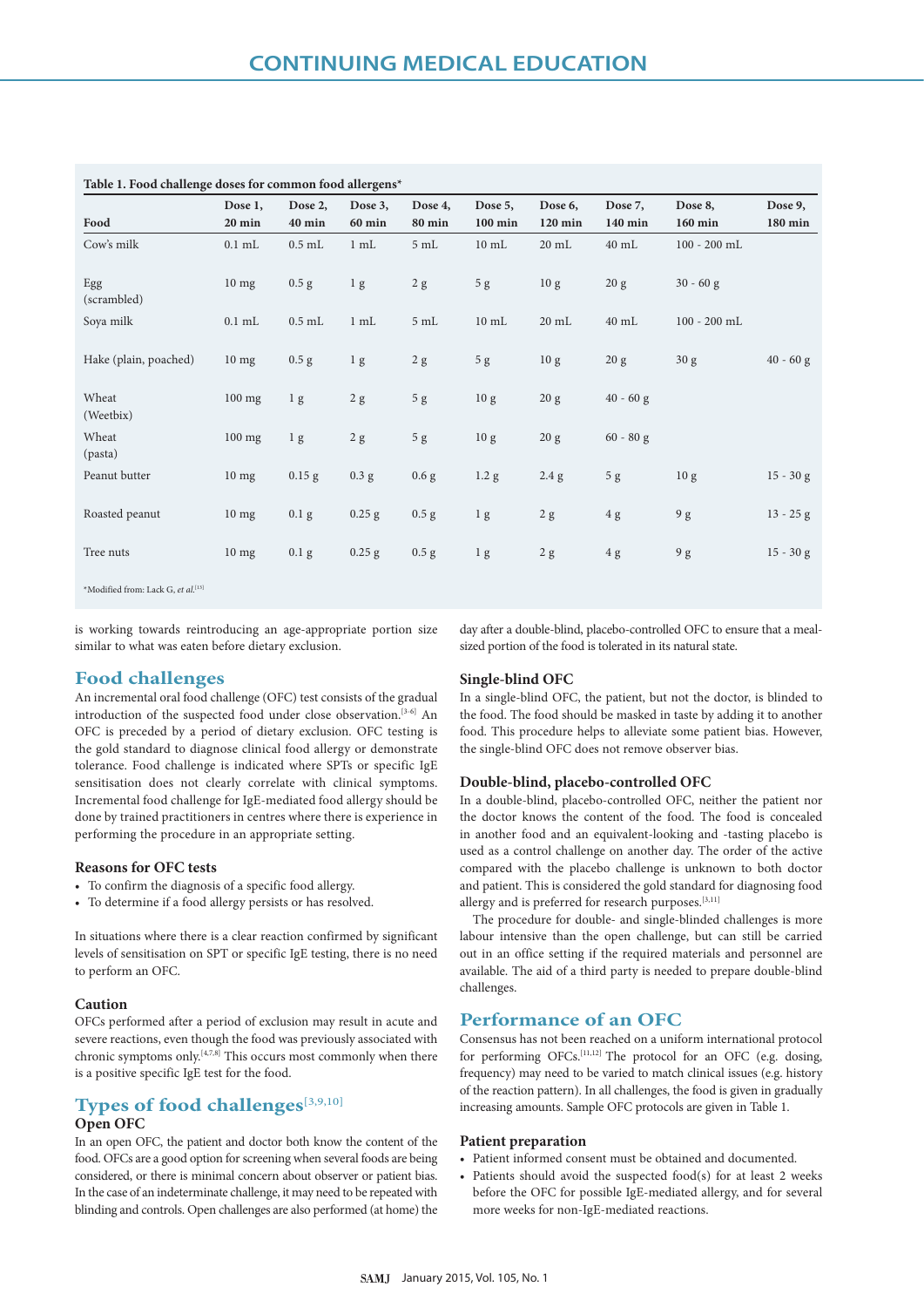- Patients should not eat or drink for at least 2 hours prior to challenge.
- Antihistamines, β-agonists, β-adrenergic blockers (including eye drops), and other medications that may either alter symptoms of a reaction or interfere with its treatment, should be discontinued for at least 5 half-lives of the specific drug prior to challenge.
- Patients should be instructed to bring their adrenaline auto-injector with them so that it is available on their way home after the test, should a delayed reaction occur.
- Patients are advised to cancel the OFC test if they are experiencing acute allergic symptoms or are otherwise ill at the time of their appointment.
- Patients with asthma should be symptom free and stable on current therapy, with no recent exacerbations. Spirometry may be performed to ensure a good baseline. Hospitalisation may infrequently be necessary to treat severe or acute allergic disease and establish a stable baseline prior to challenges.

#### **Location**

An OFC must be performed in a setting where resuscitation equipment is available in the event of a severe anaphylactic reaction. It may be performed in an outpatient or inpatient setting, depending on the patient's clinical history. In high-risk cases (previous severe reactions or severe asthma), one-onone nursing and insertion of an intravenous cannula may be required.

#### **Dosing and timing**

Many different protocols are available, but these should be modified to suit the patient's clinical circumstances. The final dose must represent an 'age-appropriate portion size' tailored to the child or individual.

Generally, one should select a regimen that is unlikely to result in a severe acute reaction by cautiously and gradually increasing the amount ingested (with the target cumulative dose of a meal-sized portion), while also considering time constraints.

For patients with previous food reactions immediately after ingestion, doses are generally administered at 15 - 20-minute intervals over about 140 - 180 minutes, followed by a larger, meal-sized portion of food the next day.

#### **Monitoring**

Patients should be examined carefully prior to an OFC to determine their baseline and confirm that they do not have any significant allergic signs/symptoms or an illness that



*Fig. 1. Flowchart to facilitate patient education and ensure appropriate feedback and follow-up.*

would interfere with assessment and/or treatment of a reaction during the challenge. Vital signs are measured and signs and symptoms are recorded at baseline, prior to each dose, and at set intervals after the final dose. Assessments are made for symptoms affecting the skin, cardiovascular system, and gastrointestinal and respiratory tracts. Scoring systems are useful in the research setting, but are not generally implemented in clinical practice.[3]

Children may suddenly become quiet or assume a fetal position prior to exhibiting more objective symptoms. Early indications of a reaction may include subtle signs, such as moving the tongue in the mouth to rub an itchy palate or ear pulling, as an indication of pruritus. Oropharyngeal pruritus or pain often precedes objective symptoms.[14,15] Children with atopic dermatitis may display an eczematous flare.

#### **Discontinuing a challenge**

Challenges are terminated when a reaction becomes apparent.<sup>[5]</sup> There are standardised and pre-set criteria available on when to discontinue challenges.<sup>[16]</sup> The severity of a